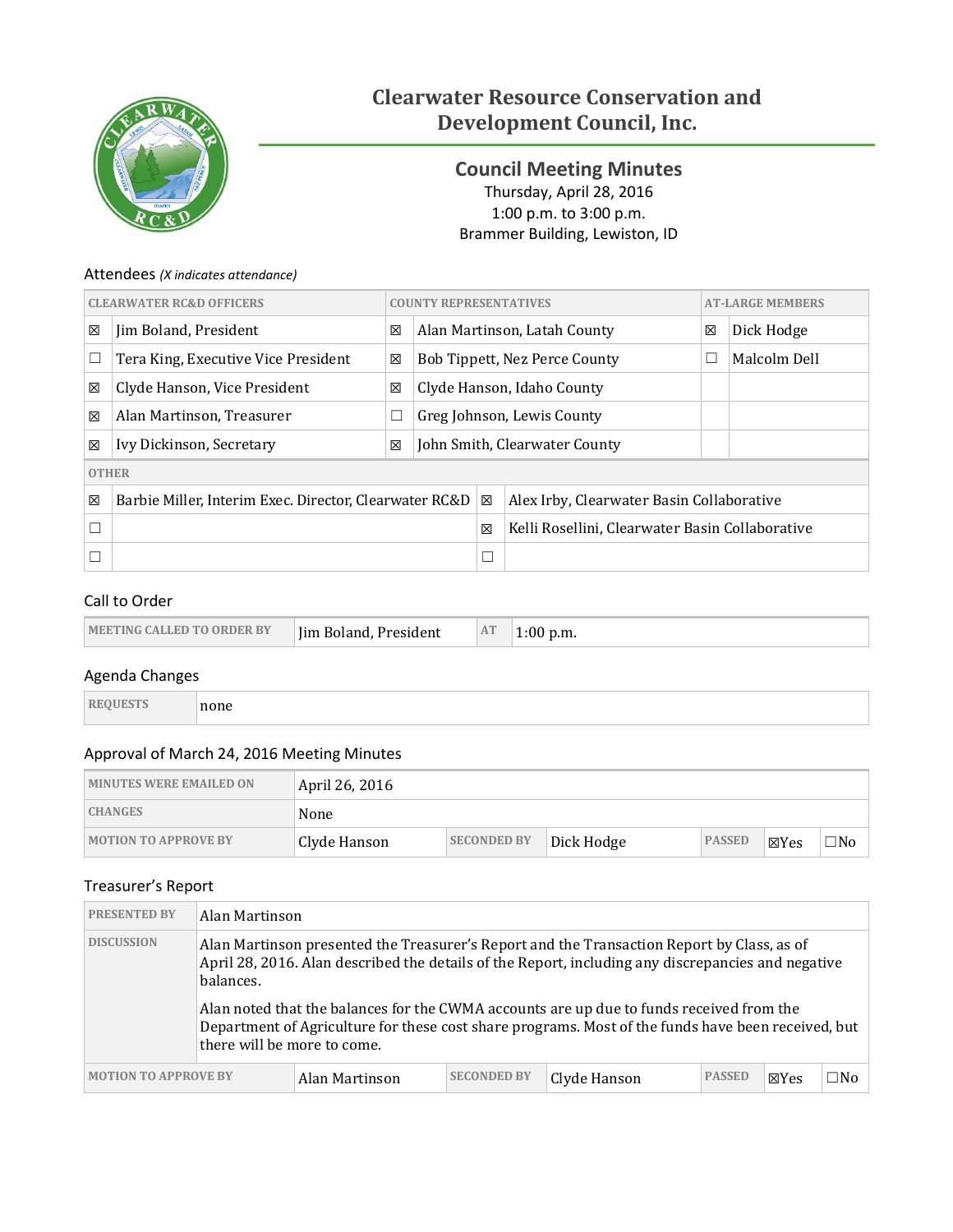# Executive Director's Report

| <b>PRESENTED BY</b> | <b>Barbie Miller</b>                                                                                                                                                                                                                                                                                                                                                                                                                                                                                                                                                                                                                                                                                                                                      |  |  |  |  |  |
|---------------------|-----------------------------------------------------------------------------------------------------------------------------------------------------------------------------------------------------------------------------------------------------------------------------------------------------------------------------------------------------------------------------------------------------------------------------------------------------------------------------------------------------------------------------------------------------------------------------------------------------------------------------------------------------------------------------------------------------------------------------------------------------------|--|--|--|--|--|
|                     | <b>ACTIVITIES, ACCOMPLISHMENTS, &amp; UPDATES</b>                                                                                                                                                                                                                                                                                                                                                                                                                                                                                                                                                                                                                                                                                                         |  |  |  |  |  |
|                     | Clearwater Basin Collaborative Youth Conservation Corp crew member application deadline is tomorrow. The<br>hiring committee will begin interviewing mid-May. The crew leaders accepted their employment offers, which are<br>contingent upon successful background investigations & motor vehicle reports.                                                                                                                                                                                                                                                                                                                                                                                                                                               |  |  |  |  |  |
|                     | Barbie completed IntelliCorp training for background investigations. She is awaiting approval for the sub-<br>agreement for motor vehicle reports.                                                                                                                                                                                                                                                                                                                                                                                                                                                                                                                                                                                                        |  |  |  |  |  |
| meeting.            | Clearwater Basin Collaborative WHRI vegetation technician program is running fairly smoothly. Employment<br>offers are pending Council approval. Kelli Rosellini and Zach Swearingen will provide an update later in the                                                                                                                                                                                                                                                                                                                                                                                                                                                                                                                                  |  |  |  |  |  |
|                     | Barbie is preparing financial and performance reports for the Communities at Risk (Fire Mitigation Coordinator)<br>project. Kristen Sanders with the BLM contacted Barbie and stated that the performance reporting is not up to<br>date. She said they will be announcing a new agreement soon, and the reporting for this agreement must be<br>updated before the Council can apply for the new agreement. Unlike other Clearwater RC&D Council projects, the<br>Council is considered more than a fiscal sponsor for this project, so that has created confusion over the years<br>regarding responsibilities. Barbie recommends that when we renew the agreement, that we clearly identify<br>responsibilities and the Council's role in the project. |  |  |  |  |  |
|                     | The Inland Northwest Food Network is preparing to apply for $501(c)(3)$ status. At this time, they are focusing on<br>operationalizing their organization.                                                                                                                                                                                                                                                                                                                                                                                                                                                                                                                                                                                                |  |  |  |  |  |
|                     | Ken Roberts resigned from the Clearwater RC&D Council board.                                                                                                                                                                                                                                                                                                                                                                                                                                                                                                                                                                                                                                                                                              |  |  |  |  |  |
|                     | Motion to accept resignation by Clyde Hanson, seconded by Alan Martinson. Motion passed.                                                                                                                                                                                                                                                                                                                                                                                                                                                                                                                                                                                                                                                                  |  |  |  |  |  |
|                     | <b>EXECUTIVE COMMITTEE VOTES BY EMAIL</b>                                                                                                                                                                                                                                                                                                                                                                                                                                                                                                                                                                                                                                                                                                                 |  |  |  |  |  |
|                     | $\alpha$ , n $\alpha$ ii is tatinty as $\pi$ is n                                                                                                                                                                                                                                                                                                                                                                                                                                                                                                                                                                                                                                                                                                         |  |  |  |  |  |

| Clearwater Basin Collaborative WHRI Vegetation Technician Program | Approved April 12, 2016 |
|-------------------------------------------------------------------|-------------------------|
| CBYCC Operations Manager (Framing Our Community) Contract Renewal | Approved April 14, 2016 |

#### New Business

## *Western RC&D Council elections and National RC&D Council meeting date*

| <b>PRESENTED BY</b> | Clyde Hanson                                                                                                                                                                                                                                                                                                                                                                                                                                                                                                                                                                                              |
|---------------------|-----------------------------------------------------------------------------------------------------------------------------------------------------------------------------------------------------------------------------------------------------------------------------------------------------------------------------------------------------------------------------------------------------------------------------------------------------------------------------------------------------------------------------------------------------------------------------------------------------------|
| <b>DISCUSSION</b>   | The Western RC&D Council is seeking 3 officers: President, 2 <sup>nd</sup> Vice-President, and Treasurer. The<br>terms have been 2 years, but they are considering extending it to 3 years.                                                                                                                                                                                                                                                                                                                                                                                                               |
|                     | The Council needs to declare through a letter from the President their voting delegate and alternate<br>for voting at the 2016 Western RC&D Conference, to be held during the 2016 National RC&D<br>Conference. The letter needs to be received 45 days before the conference.                                                                                                                                                                                                                                                                                                                            |
|                     | National RC&D Conference registration is open. The early deadline is May 18, 2016. The conference<br>will be held July 10-13, 2016 at the Silver Legacy Hotel in Reno, Nevada. Room rates are \$86 per<br>night during the conference. Clyde will be attending the conference as a National Governance<br>Revision Committee member and would also be willing to represent the Council. He suggests that<br>the Council consider sending Barbie, too, since there will be lots of RC&D exposure. Barbie stated<br>that she would like to attend. Alan said that the Council budgeted for this conference. |
|                     | Ivy Dickinson asked Clyde if there has been any discussion regarding the various levels of RC&Ds.<br>Given the limited pool of RC&Ds, is there an advantage to continue to invest in all of the State,<br>Regional, and National levels? Clyde said that the governance committee has been discussing the<br>RC&D structure.                                                                                                                                                                                                                                                                              |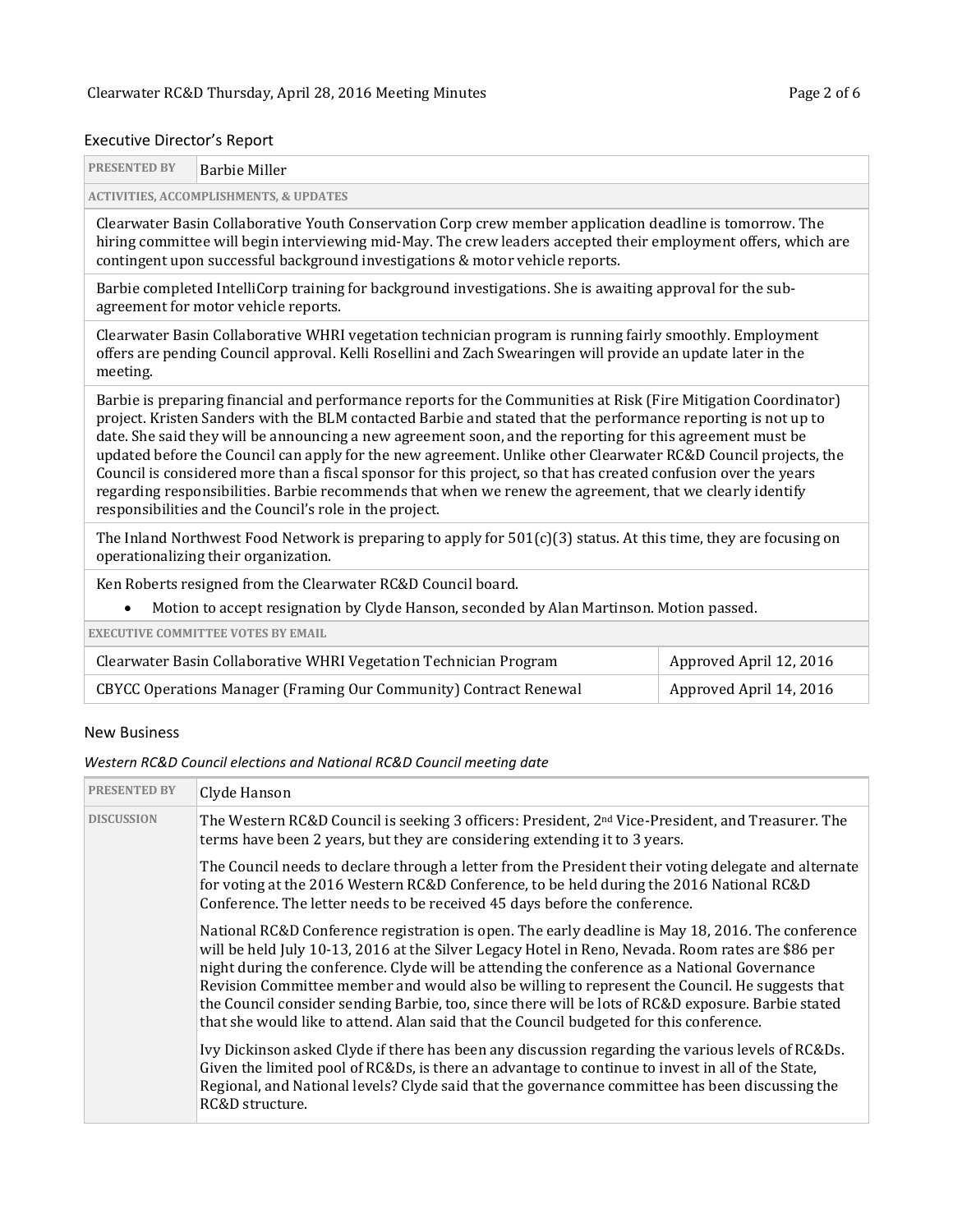| <b>CONCLUSIONS</b>                                                                                                            | Motion to appoint Clyde Hanson as official voting delegate at the 2016 Western RC&D Council<br>meeting. |                |                    |                                   |               |                 |           |
|-------------------------------------------------------------------------------------------------------------------------------|---------------------------------------------------------------------------------------------------------|----------------|--------------------|-----------------------------------|---------------|-----------------|-----------|
| <b>MOTION TO APPROVE BY</b>                                                                                                   |                                                                                                         | Alan Martinson | <b>SECONDED BY</b> | Dick Hodge                        | <b>PASSED</b> | $\boxtimes$ Yes | $\Box$ No |
| <b>ACTION ITEMS</b>                                                                                                           |                                                                                                         |                |                    | <b>PERSON RESPONSIBLE</b>         |               | <b>DEADLINE</b> |           |
| Submit delegation letter to Pam Gouse at Western RC&D Council                                                                 |                                                                                                         |                |                    | <b>Barbie Miller</b><br>5/10/2016 |               |                 |           |
| Research benefits of State, Western, and National RC&Ds so the<br>Council can determine where best to utilize their resources |                                                                                                         |                |                    | <b>Barbie Miller</b>              |               |                 |           |

#### *2016 Sustainable Forestry Teachers Tour Sponsorship Request*

| <b>PRESENTED BY</b>         | Barbie Miller                                                                                                                                                          |                                               |                           |              |                 |                 |              |  |
|-----------------------------|------------------------------------------------------------------------------------------------------------------------------------------------------------------------|-----------------------------------------------|---------------------------|--------------|-----------------|-----------------|--------------|--|
| <b>DISCUSSION</b>           | The Idaho Forest Products Commission requested a \$500 sponsorship for the 2016 Sustainable<br>Forestry Tour. The sponsorship covers travel and educational materials. |                                               |                           |              |                 |                 |              |  |
| <b>CONCLUSIONS</b>          |                                                                                                                                                                        | Motion to approve \$500 educator sponsorship. |                           |              |                 |                 |              |  |
| <b>MOTION TO APPROVE BY</b> |                                                                                                                                                                        | Ivy Dickinson                                 | <b>SECONDED BY</b>        | Clyde Hanson | <b>PASSED</b>   | $\boxtimes$ Yes | $\square$ No |  |
| <b>ACTION ITEMS</b>         |                                                                                                                                                                        |                                               | <b>PERSON RESPONSIBLE</b> |              | <b>DEADLINE</b> |                 |              |  |
| Submit sponsorship form     |                                                                                                                                                                        | <b>Barbie Miller</b>                          |                           |              |                 |                 |              |  |

#### *Boise Fire Department Garden Maintenance Contract (Idaho Firewise)*

| <b>PRESENTED BY</b>                                                                                                                                                   | Ivy Dickinson                                                                                                                                                                                                                                                                                                                                                                                                                                                                                                                                                             |            |                    |                                              |               |      |              |  |
|-----------------------------------------------------------------------------------------------------------------------------------------------------------------------|---------------------------------------------------------------------------------------------------------------------------------------------------------------------------------------------------------------------------------------------------------------------------------------------------------------------------------------------------------------------------------------------------------------------------------------------------------------------------------------------------------------------------------------------------------------------------|------------|--------------------|----------------------------------------------|---------------|------|--------------|--|
| <b>DISCUSSION</b>                                                                                                                                                     | Idaho Firewise requested approval for a professional services contract with Rebecca Terry of<br>Terry's Sustainable Landscaping in the amount of \$7,500. The contract will be for seasonal<br>landscape maintenance at two of the Idaho Firewise Landscaping Demonstration projects at fire<br>stations in Boise, Idaho. The sites were initially developed in collaboration with Southwest RC&D.<br>The demonstration sites need maintenance to bring them up to Idaho Firewise standards. The Boise<br>Fire Department is working on a long-term maintenance solution. |            |                    |                                              |               |      |              |  |
| <b>CONCLUSIONS</b><br>Motion to accept the Idaho Firewise garden maintenance contract with Terry's Sustainable<br>Landscaping. Ivy Dickinson abstained from the vote. |                                                                                                                                                                                                                                                                                                                                                                                                                                                                                                                                                                           |            |                    |                                              |               |      |              |  |
| <b>MOTION TO APPROVE BY</b>                                                                                                                                           |                                                                                                                                                                                                                                                                                                                                                                                                                                                                                                                                                                           | Dick Hodge | <b>SECONDED BY</b> | Alan Martinson                               | <b>PASSED</b> | ⊠Yes | $\square$ No |  |
| <b>ACTION ITEMS</b>                                                                                                                                                   |                                                                                                                                                                                                                                                                                                                                                                                                                                                                                                                                                                           |            |                    | <b>PERSON RESPONSIBLE</b><br><b>DEADLINE</b> |               |      |              |  |
| Acquire contract signatures                                                                                                                                           |                                                                                                                                                                                                                                                                                                                                                                                                                                                                                                                                                                           |            |                    | <b>Barbie Miller</b>                         |               |      |              |  |

*Clearwater Basin Collaborative Wildlife Habitat Restoration Initiative ungulate research biologists professional services contract renewal*

| <b>PRESENTED BY</b> | Kelli Rosellini                                                                                                                                                                                                                                                                                                                                                                                                                                                                                                                                                                                                                                                                                                                                                                                 |
|---------------------|-------------------------------------------------------------------------------------------------------------------------------------------------------------------------------------------------------------------------------------------------------------------------------------------------------------------------------------------------------------------------------------------------------------------------------------------------------------------------------------------------------------------------------------------------------------------------------------------------------------------------------------------------------------------------------------------------------------------------------------------------------------------------------------------------|
| <b>DISCUSSION</b>   | The Clearwater Basin Collaborative is requesting a renewal of the Wildlife Habitat Restoration<br>Initiative (WHRI) ungulate research biologists professional services contract with the National<br>Council for Air and Stream Improvement (NCASI). This contract renewal is specifically for the 2016<br>vegetation technician program. NCASI wrote the collection protocol the technicians will be using.<br>NCASI will provide travel, training, and supplies for the vegetation technician program through<br>August 15, 2016. Barbie Miller noted that the Liaison contact information needs updated and that<br>the General Liability section needs to include the \$1M minimum insurance requirement and specify<br>that the Council be listed as additionally insured on their policy. |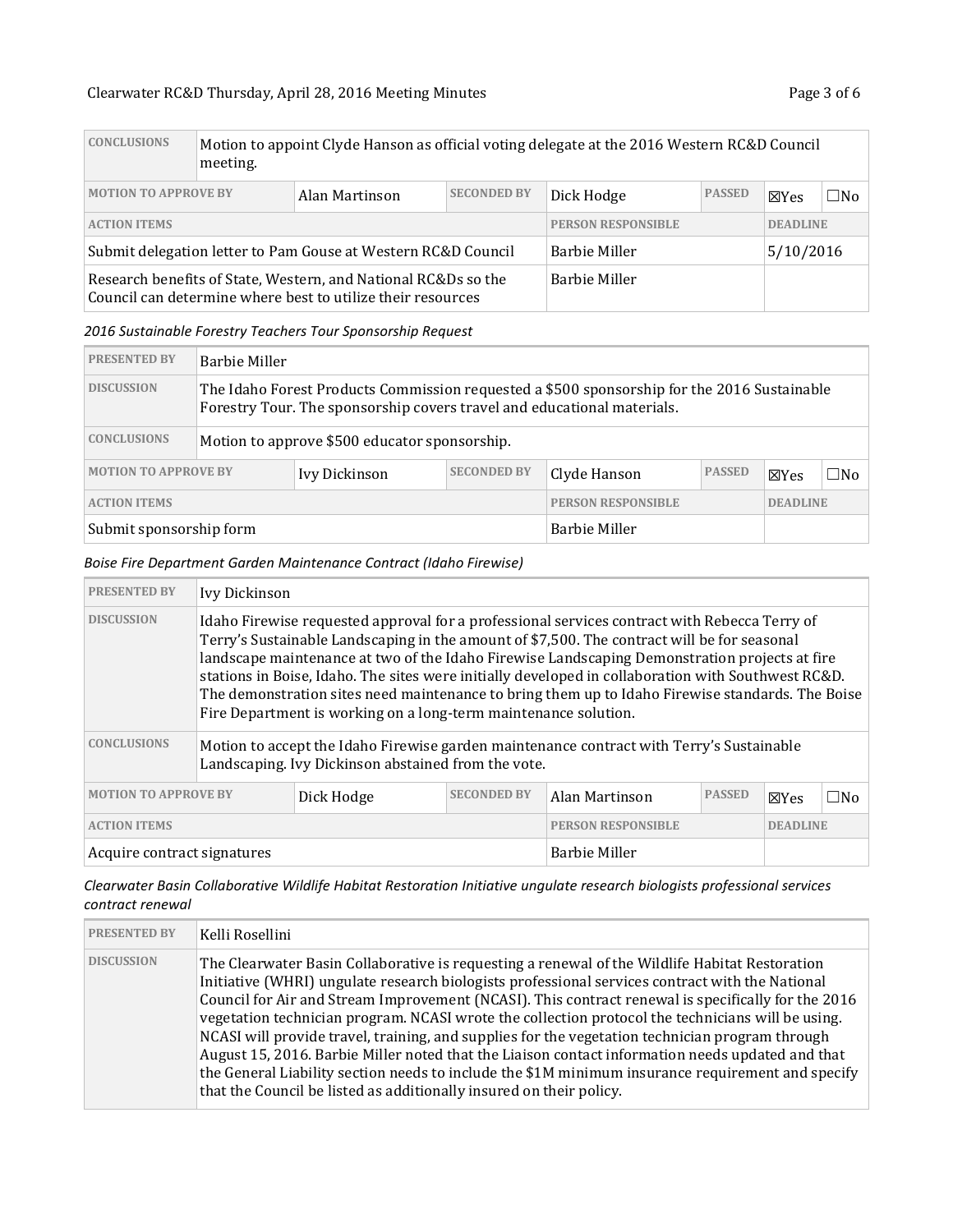| <b>CONCLUSIONS</b>                                                                                                 | Motion to accept the WHRI ungulate research biologists professional services contract with NCASI<br>with the changes noted (updated liaison and general liability insurance requirements). |  |                           |               |                 |      |
|--------------------------------------------------------------------------------------------------------------------|--------------------------------------------------------------------------------------------------------------------------------------------------------------------------------------------|--|---------------------------|---------------|-----------------|------|
| <b>SECONDED BY</b><br><b>MOTION TO APPROVE BY</b><br>Clyde Hanson                                                  |                                                                                                                                                                                            |  | Dick Hodge                | <b>PASSED</b> | ⊠Yes            | □No∣ |
| <b>ACTION ITEMS</b>                                                                                                |                                                                                                                                                                                            |  | <b>PERSON RESPONSIBLE</b> |               | <b>DEADLINE</b> |      |
| Provide Kelli Rosellini with revised contract with updated liaison<br>and general liability insurance information. |                                                                                                                                                                                            |  | <b>Barbie Miller</b>      |               |                 |      |

#### Old Business

| Clearwater Basin Collaborative vegetation technician program update and hiring recommendation |
|-----------------------------------------------------------------------------------------------|
|-----------------------------------------------------------------------------------------------|

| <b>PRESENTED BY</b>                                                                                                                                                                                                                                                       |                                                                                                                                                                                                                                                                                                                                                                                                                                                                                                                                                                                                                                                                                                                                                                                                                                                                                                                                                                                                                                                                        | Kelli Rosellini and Zach Swearingen |                           |                |                 |                 |           |
|---------------------------------------------------------------------------------------------------------------------------------------------------------------------------------------------------------------------------------------------------------------------------|------------------------------------------------------------------------------------------------------------------------------------------------------------------------------------------------------------------------------------------------------------------------------------------------------------------------------------------------------------------------------------------------------------------------------------------------------------------------------------------------------------------------------------------------------------------------------------------------------------------------------------------------------------------------------------------------------------------------------------------------------------------------------------------------------------------------------------------------------------------------------------------------------------------------------------------------------------------------------------------------------------------------------------------------------------------------|-------------------------------------|---------------------------|----------------|-----------------|-----------------|-----------|
| <b>DISCUSSION</b>                                                                                                                                                                                                                                                         | Zach Swearingen, Habitat Biologist with Idaho Department of Fish and Game (IDFG), introduced<br>himself and summarized his role in the WHRI project. Kelli Rosellini and Zach provided an update in<br>regards to hiring the vegetation technicians for the season. The employees will have variable start<br>dates based on their availability and the needs of the program. Their work will end in September.;<br>however, one employee will be asked to stay through October. Zach stated that he is very impressed<br>with the quality of candidates that applied for the program. They were very lucky to get candidates<br>with the education and experience that they have. The 2 crews will be made up of 1 crew leader and<br>3 crew members. The crew leader will be responsible for thoroughly understanding, teaching and<br>enforcing the protocol, and supervising the crew in the field. A University of Idaho student will float<br>between the two crews as needed, transport the vegetation samples to the storage facilities, and dry<br>materials. |                                     |                           |                |                 |                 |           |
|                                                                                                                                                                                                                                                                           | IDFG will provide 2 vehicles for the crews. The vehicles and any IDFG equipment will be covered<br>under IDFGs automobile insurance policy. Any non-IDFG equipment will need to be covered by an<br>additional insurance policy acquired by the Council. Barbie Miller and Kelli are working out the<br>details on that.                                                                                                                                                                                                                                                                                                                                                                                                                                                                                                                                                                                                                                                                                                                                               |                                     |                           |                |                 |                 |           |
| Barbie also stated that IDFG Worker's Compensation will cover the employees in the event of<br>accident/injury while in the vehicles. However, the Council will still need to provide Worker's<br>Compensation coverage for the employees so that they are fully covered. |                                                                                                                                                                                                                                                                                                                                                                                                                                                                                                                                                                                                                                                                                                                                                                                                                                                                                                                                                                                                                                                                        |                                     |                           |                |                 |                 |           |
|                                                                                                                                                                                                                                                                           | Zach provided an overview of the training the employees will receive. The training is based on the<br>standard training that all IDFG employees receive, including IDFG policies and procedures,<br>respectful workplace training, drug-free training, CPR and first aid certification, situational<br>awareness, radio etiquette, and ATV training. There will also be vegetation and protocol training<br>specific to the program. The employees will spend approximately 2.5 weeks of training before<br>heading out into the field.                                                                                                                                                                                                                                                                                                                                                                                                                                                                                                                                |                                     |                           |                |                 |                 |           |
|                                                                                                                                                                                                                                                                           | Kelli reported that the collaborative effort between the CBC, IDFG, and Clearwater RC&D has been a<br>very positive experience. Alex Irby stated that this is one of the most exciting projects they have had<br>to date. He stated that other states are looking to this project to develop these vegetation models.<br>Kelli stated that they intend for this to be a 2-year program. Alex invited the Council members to<br>attend a field trip to various CBC areas in July or August of 2016.                                                                                                                                                                                                                                                                                                                                                                                                                                                                                                                                                                     |                                     |                           |                |                 |                 |           |
| <b>CONCLUSIONS</b>                                                                                                                                                                                                                                                        | Motion to hire Jonathan Sandquist as Crew Leader at \$14.50 per hour, and Calla Hagle, William<br>Marks, and Eva Colberg as Crew Members at \$12.50 per hour with flexible start and end dates as<br>needed.                                                                                                                                                                                                                                                                                                                                                                                                                                                                                                                                                                                                                                                                                                                                                                                                                                                           |                                     |                           |                |                 |                 |           |
| <b>MOTION TO APPROVE BY</b>                                                                                                                                                                                                                                               |                                                                                                                                                                                                                                                                                                                                                                                                                                                                                                                                                                                                                                                                                                                                                                                                                                                                                                                                                                                                                                                                        | Clyde Hanson                        | <b>SECONDED BY</b>        | Alan Martinson | <b>PASSED</b>   | $\boxtimes$ Yes | $\Box$ No |
| <b>ACTION ITEMS</b>                                                                                                                                                                                                                                                       |                                                                                                                                                                                                                                                                                                                                                                                                                                                                                                                                                                                                                                                                                                                                                                                                                                                                                                                                                                                                                                                                        |                                     | <b>PERSON RESPONSIBLE</b> |                | <b>DEADLINE</b> |                 |           |
| Send offer letters to employees                                                                                                                                                                                                                                           |                                                                                                                                                                                                                                                                                                                                                                                                                                                                                                                                                                                                                                                                                                                                                                                                                                                                                                                                                                                                                                                                        | <b>Barbie Miller</b>                |                           | 4/28/16        |                 |                 |           |
| Arrange CBC field trip                                                                                                                                                                                                                                                    |                                                                                                                                                                                                                                                                                                                                                                                                                                                                                                                                                                                                                                                                                                                                                                                                                                                                                                                                                                                                                                                                        | Alex Irby                           |                           |                |                 |                 |           |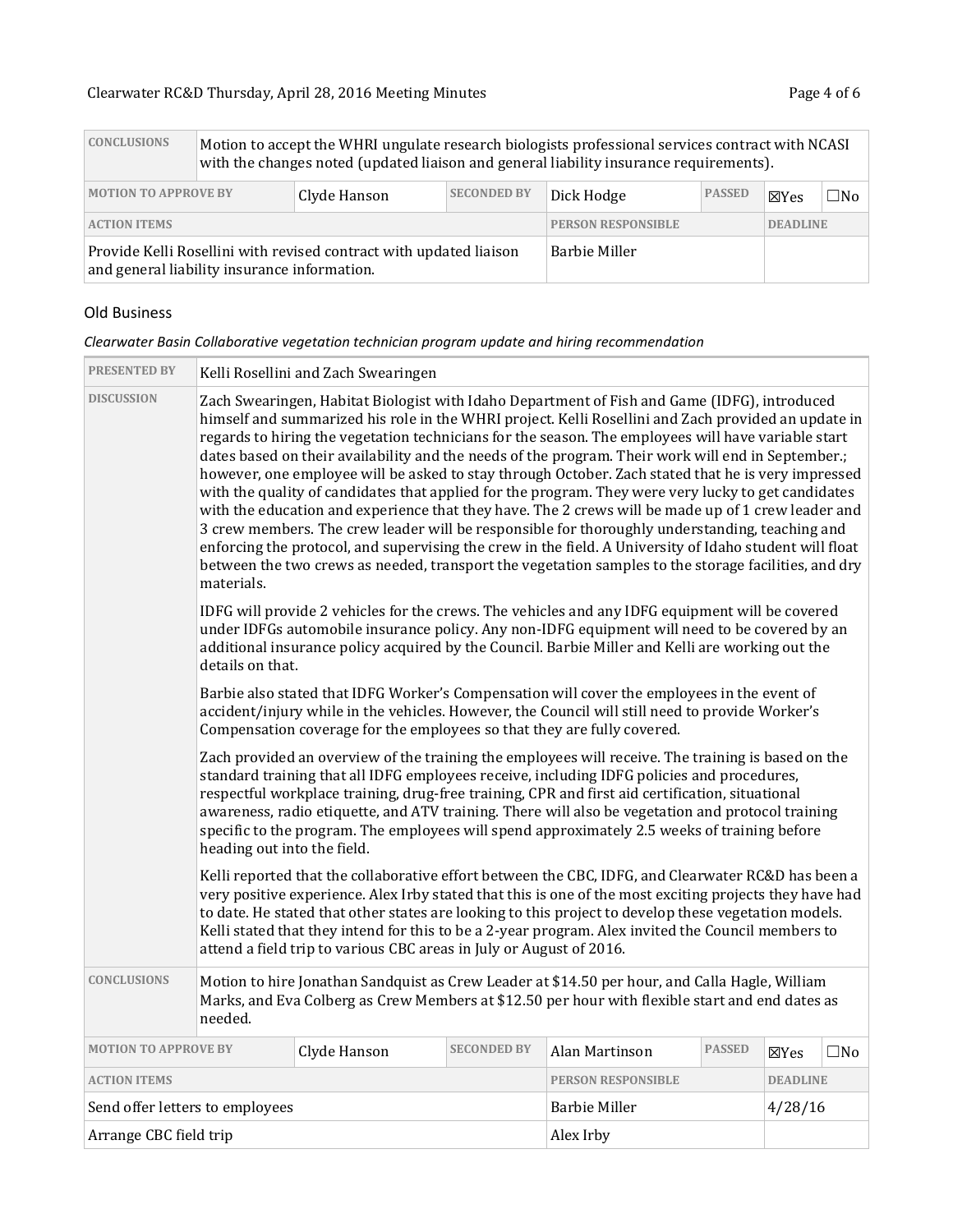| <b>PRESENTED BY</b> | Jim Boland                                                                                                                                                                                                                                                                                                                                                                                                                                                                                                                                                                                                                                                                                                                                                                                                                                                                                                                                                                                                                                                                                                                                                                                                                                 |
|---------------------|--------------------------------------------------------------------------------------------------------------------------------------------------------------------------------------------------------------------------------------------------------------------------------------------------------------------------------------------------------------------------------------------------------------------------------------------------------------------------------------------------------------------------------------------------------------------------------------------------------------------------------------------------------------------------------------------------------------------------------------------------------------------------------------------------------------------------------------------------------------------------------------------------------------------------------------------------------------------------------------------------------------------------------------------------------------------------------------------------------------------------------------------------------------------------------------------------------------------------------------------|
| DISCUSSION          | Jim Boland stated that the Council members needs to identify the major challenges the Council is<br>facing and discuss how to address those challenges. Ivy Dickinson identified some of the topics to be<br>addressed are organizational and committee structure, staff management, board development, and<br>Council vision and outreach. She also stated that all of these are tied together and need to be<br>considered as a whole rather than individually. Barbie Miller agreed that we need to consider the<br>big picture needs of the Council in order to best determine staffing needs going forward.                                                                                                                                                                                                                                                                                                                                                                                                                                                                                                                                                                                                                           |
|                     | Ivy spoke with Robin Ohlgren about the strategic planning services she offers. Robin has worked in<br>the region with SWEDA and LEDC, and is familiar with the role that Clearwater RC&D serves but still<br>remains objective. Robin's fees are \$750 per day. She estimates that she will need 4 days to<br>interview Council members and Barbie, compile the information, hold a $\frac{1}{2}$ day meeting with the<br>Council, and then report back at a 2 <sup>nd</sup> meeting.                                                                                                                                                                                                                                                                                                                                                                                                                                                                                                                                                                                                                                                                                                                                                      |
|                     | Clyde Hanson stated that we may need to update our 5-year plan. Jim stated that a 2-year plan<br>seems more realistic for an organization such as ours. He also stated that our programs are growing<br>and successful, and that we are not currently in a position that we are struggling for survival. Ivy<br>stated that the Council needs to continually reach out and provide opportunities for new projects<br>just as each of the projects need to periodically evaluate their own fiscal sponsorship needs.                                                                                                                                                                                                                                                                                                                                                                                                                                                                                                                                                                                                                                                                                                                        |
|                     | Ivy asked if the Council would consider a vote to hire Robin for the strategic planning process. Dick<br>Hodge requested more information about Robin in order to make a decision. John Smith also noted<br>that hiring Robin was not an agenda item so it would be difficult to vote on. Jim stated that if the<br>need is urgent and a decision needs to be made before the next Council meeting, then the Executive<br>Committee could vote by email. Ivy expressed that she feels like the need is urgent and the Council<br>needs to move forward with a decision. Jim stated that there are people absent from the meeting<br>that should participate in the decision before the Council agrees to pay \$3,000 for the service. John<br>asked if Robin would be willing to introduce herself at the next Council meeting and stated that<br>there are other organizations that provide the same services. Ivy was open to the idea of other<br>facilitators but stated that the facilitator needs to understand the basics of a fiscal sponsorship but<br>also be objective. She also stated that the cost savings for wages by only having 1 employee<br>currently instead of 2 may cover the cost of a strategic planning session. |
|                     | The Council briefly discussed board recruitment. Jim identified that the City of Lewiston is not<br>represented on the Council. He suggests that City Council members and County Commissioners<br>should be easy to recruit since the Clearwater RC&D represents their interests and ties together the<br>community organizations. Various Council members suggested potential recruits but will wait on<br>recruitment until after further discussions regarding board development.                                                                                                                                                                                                                                                                                                                                                                                                                                                                                                                                                                                                                                                                                                                                                       |
|                     | Alan Martinson provided a brief history of the structure and growth of the Council and how it has<br>impacted the staffing needs.                                                                                                                                                                                                                                                                                                                                                                                                                                                                                                                                                                                                                                                                                                                                                                                                                                                                                                                                                                                                                                                                                                          |
|                     | Jim stated that one of the immediate needs to address is providing office help for Barbie. Barbie<br>expressed that there is a definite need to relieve some of her workload soon and suggested hiring a<br>temporary, part-time employee until a long-term position is defined. John mentioned that some of<br>the high schools have work experience programs for their gifted and talented students. The<br>Department of Labor also has a workforce reenrollment program that pays the wages for the<br>employees. Barbie stated those options sound like strong possibilities, and added that it is<br>important the employee has a strong attention to detail and is a numbers person. John asked that<br>the Council give Barbie permission to pursue temporary employee options through a program such<br>as those offered by the schools and Department of Labor as long as there is no fiscal responsibility<br>(wages, insurance, etc.). The Council will still need to approve any documentation associated with<br>such a position.                                                                                                                                                                                            |
|                     | While discussing long-term needs, Barbie expressed that she is getting mixed messages in regards                                                                                                                                                                                                                                                                                                                                                                                                                                                                                                                                                                                                                                                                                                                                                                                                                                                                                                                                                                                                                                                                                                                                           |

*Clearwater RC&D Council strategic planning discussion*

to the staffing needs of the organization and needs to hear from the Council as a whole in order to make a recommendation. If it is business as usual, she is prepared to make a recommendation now.